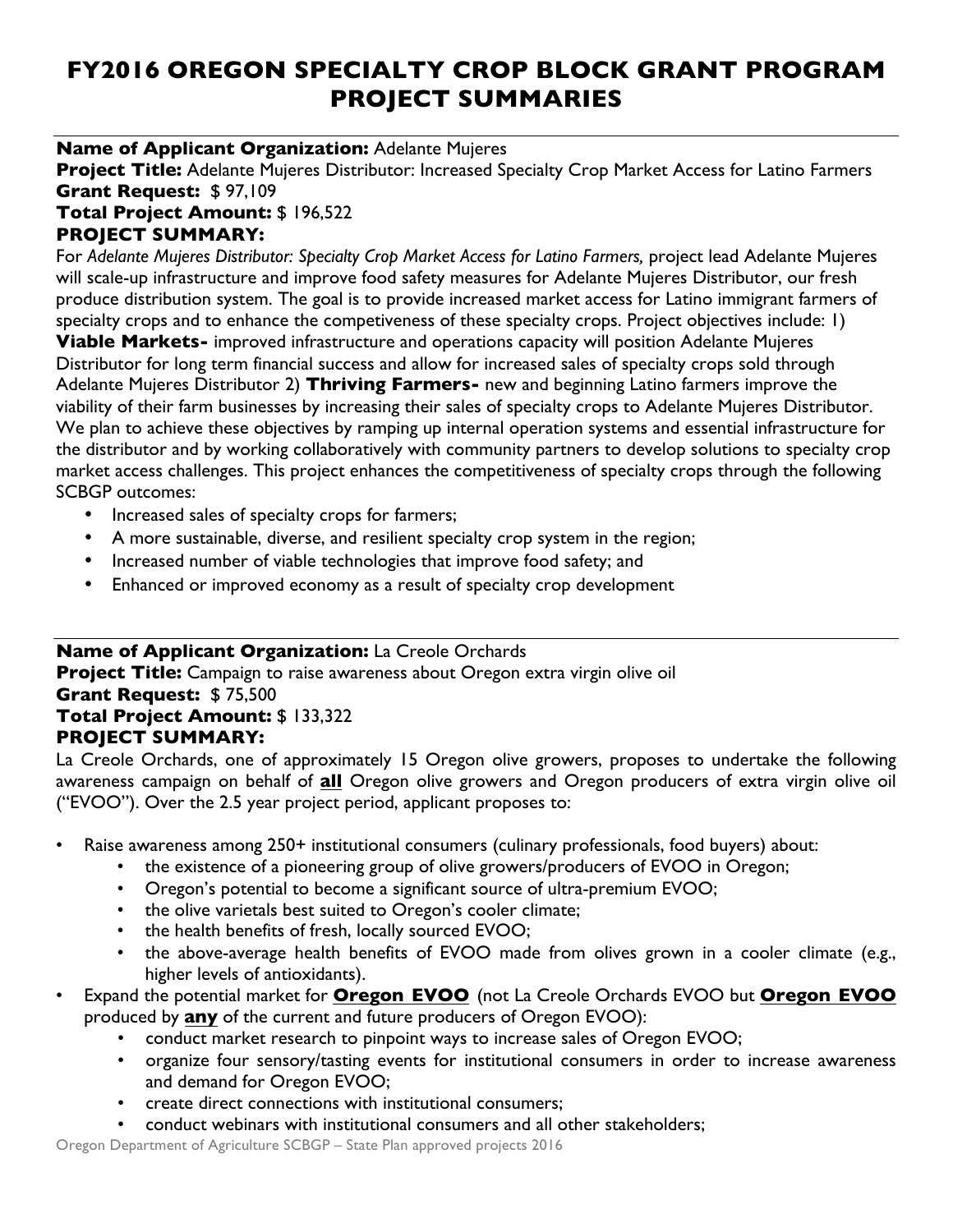- write materials for Oregon growers/producers of EVOO to help them do their part to increase awareness of Oregon olives/Oregon EVOO;
- federate **all** Oregon growers/producers of EVOO in a nonprofit growers' association in order to actively involve them in the proposed project and in future joint marketing efforts;

conduct social media outreach featuring "**Oregon**-grown olives" and "**Oregon**-made EVOO."

**Name of Applicant Organization:** Mid-Columbia Economic Development District **Project Title:** Columbia Gorge Cider Industry Development **Grant Request:** \$ 63,455 **Total Project Amount:** \$ 126,910 **PROJECT SUMMARY:** 

Mid-Columbia Economic Development District will work with the Columbia River Gorge Cider Society to support development of the growing hard cider industry in the region. This work will focus on collective marketing for the region's cideries to support increased growth, education about hard cider for locals and visitors, creating opportunities for cideries to connect through the Gorge Cider Society, and supporting these businesses as this industry cluster continues its growth.

**Name of Applicant Organization:** Oregon Museum of Science and Industry **Project Title:** *Farm to Science—Fairs & Festivals* **Grant Request:** \$ 78,135 **Total Project Amount:** \$ 164,473 **PROJECT SUMMARY:**  In *Farm to Science—Fairs & Festivals* the Oregon Museum of Science and Industry (OMSI) and specialty crop

industry partners will increase public awareness of science and technology behind bringing Oregon specialty crops from farm to shelf to table by offering family programs at county fairs, OMSI's Harvest Festival, and other events in 2017-18.

#### **Name of Applicant Organization:** Oregon Processed Vegetable Commission

**Project Title**: Enhancing Oregon broccoli and cauliflower competitiveness by improving harvest efficiency **Grant Request:** \$ 173,250

#### **Total Project Amount**: \$ 314,921 **PROJECT SUMMARY:**

The Oregon Processed Vegetable Commission (OPVC) will facilitate mechanical harvest of broccoli and cauliflower by developing seed production capacity for exserted head broccoli hybrids having plant architecture adapted for mechanical harvest and by developing, manufacturing and field testing improved mechanical harvester prototypes.

**Name of Applicant Organization:** Oregon Raspberry & Blackberry Commission **Project Title:** Expanding Market Opportunities for Northwest Caneberries with Specialty Food Producers **Grant Request**: \$59,992

#### **Total Project Amount:** \$ 80,632 **PROJECT SUMMARY:**

The Oregon Raspberry & Blackberry Commission (ORBC) will expand markets and encourage long-term sales viability for Northwest (NW) caneberries by interacting with and educating Specialty Food manufacturers in both the retail and food service markets on caneberry qualities and uses for this market at a major industry trade show, The Fancy Food Show (FFS). The specialty food sector has the potential to become a focus market for NW berry marketing since these manufacturers seek premium quality ingredients for inclusion in products that appeal to customers seeking high-end, small batch food items, who are willing to pay a higher price point for a perceived product value.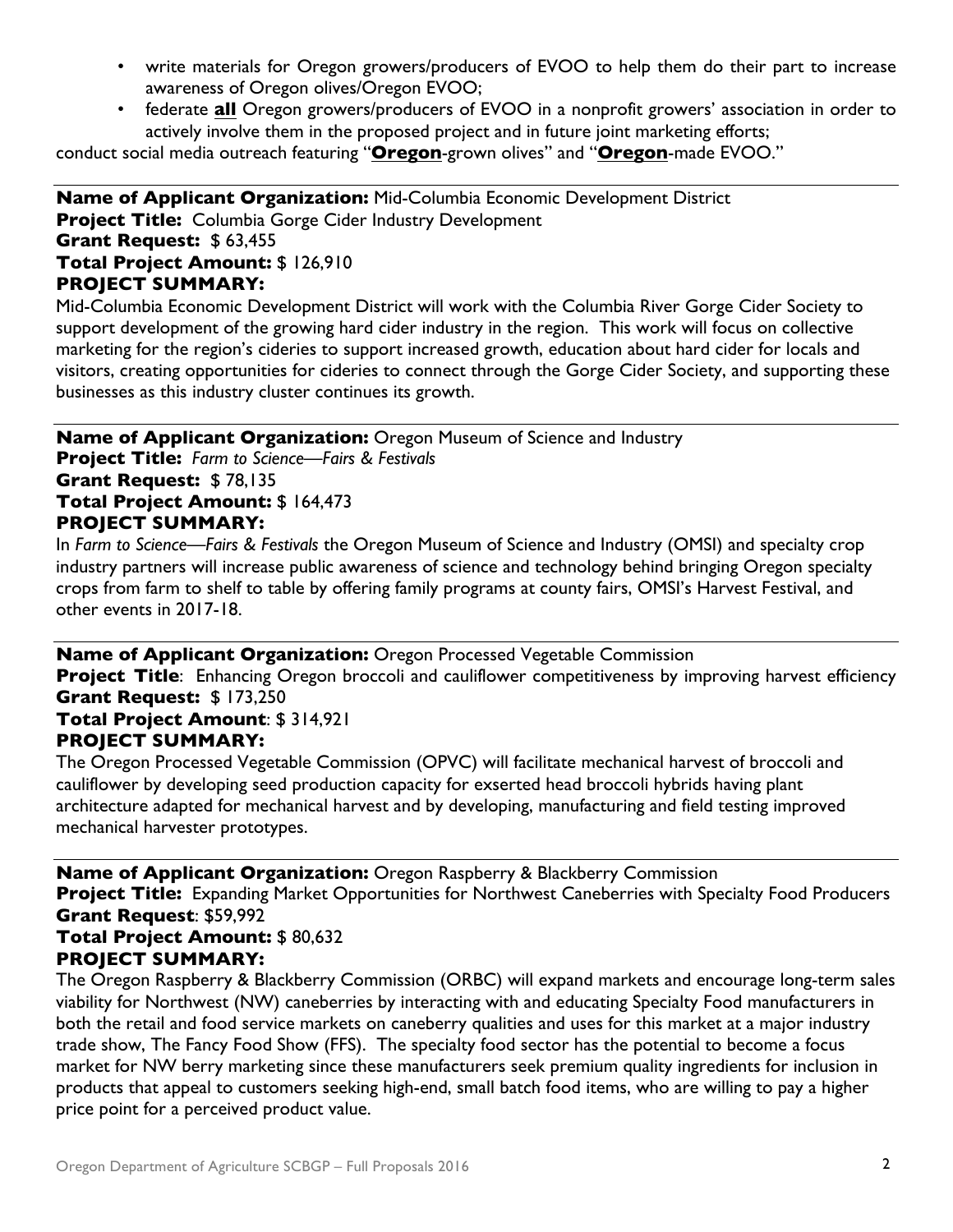Towards the goal of expanding the market base for NW caneberries, the ORBC will have a booth at the Fancy Food Show, featuring Washington Red Raspberry Commission information at the booth as well as ORBC materials, to give a full picture of NW caneberry production and uses to attendees. Samples of a berry snack item as well as a frozen multi-berry sorbet, developed under a previous Specialty Crop Block Grant, will be sampled from the booth to show the wide potential of berries for use in specialty food items.

To help create a baseline of knowledge from buyers, manufacturers and product development specialists in the Specialty Food industry a formal survey to determine knowledge of NW caneberries and their uses will be conducted with show attendees and exhibitors. The ORBC will work with the Oregon State University Food Innovation Center (FIC) staff, which has extensive knowledge of NW agricultural crops, especially berries, as well as expertise in effective survey techniques. The FIC will put together a survey to determine show attendee's existing knowledge of NW caneberry varieties, pack types and availability. The survey will be administered to all show attendees who visit the ORBC trade show booth. The Compuserve data collection system will be used to collect the data and collate the information into usable reports that will help to identify areas that need marketing initiatives in the future.

A taste/sensory survey will be administered to targeted Specialty Food industry members who will be invited to respond to tasting both processed berry fruit, including individually quick frozen, freeze dried, dried and pureed raspberries and blackberries and prepared food items made with berries. This sensory evaluation will also be conducted by the FIC. The berry-breeding program at Oregon State University (OSU) and Washington State University (WSU) will prepare samples of currently grown and new berry varieties. This taste survey will help connect the Specialty Food industry leaders with the breeding program to further the end result of future berry cultivars being developed that will meet the needs of end users in this industry. The survey

results regarding desirable attributes in berries for Specialty Foods will be made available to ORBC and the Washington Red Raspberry Commission for the use of their members and be made public on the website of the ORBC.

The Specialty Food sector in the U.S. is growing faster than any other food sector and statistical information on how Oregon caneberries can best fit into this demographic is essential for creating marketing materials that will be able to help increase caneberry sales to this group.

A taste testing of both IQF and pureed berries along with other berry savory and sweet bites will be administered to targeted industry representatives at a separate event to determine what taste profile is most needed in specialty food products. This will allow product developers, CEOs, marketing personnel and others to sample raw product as well as prepared items and then rate the flavor and taste profile helping determine the types of berries they might need in future products.

**Name of Applicant Organization:** Oregon Tilth Inc. **Project Title:** Growing the Market for Oregon-grown Organic Fruit and Vegetables **Grant Request:** \$76,325 **Total Project Amount:** \$ 111,124 **PROJECT SUMMARY:** 

Oregon Tilth seeks funding to help Oregon specialty crop producers make successful transitions to certified organic production and access growing opportunities in high-demand organic markets. Project activities will include farmer workshops, field days, an online information and support network for transitioning producers, and an assessment of needs for education on the economics of transition. It will build on our prior OR SCBG project to increase farmers' access to the organic market and our partnerships with large organic buyers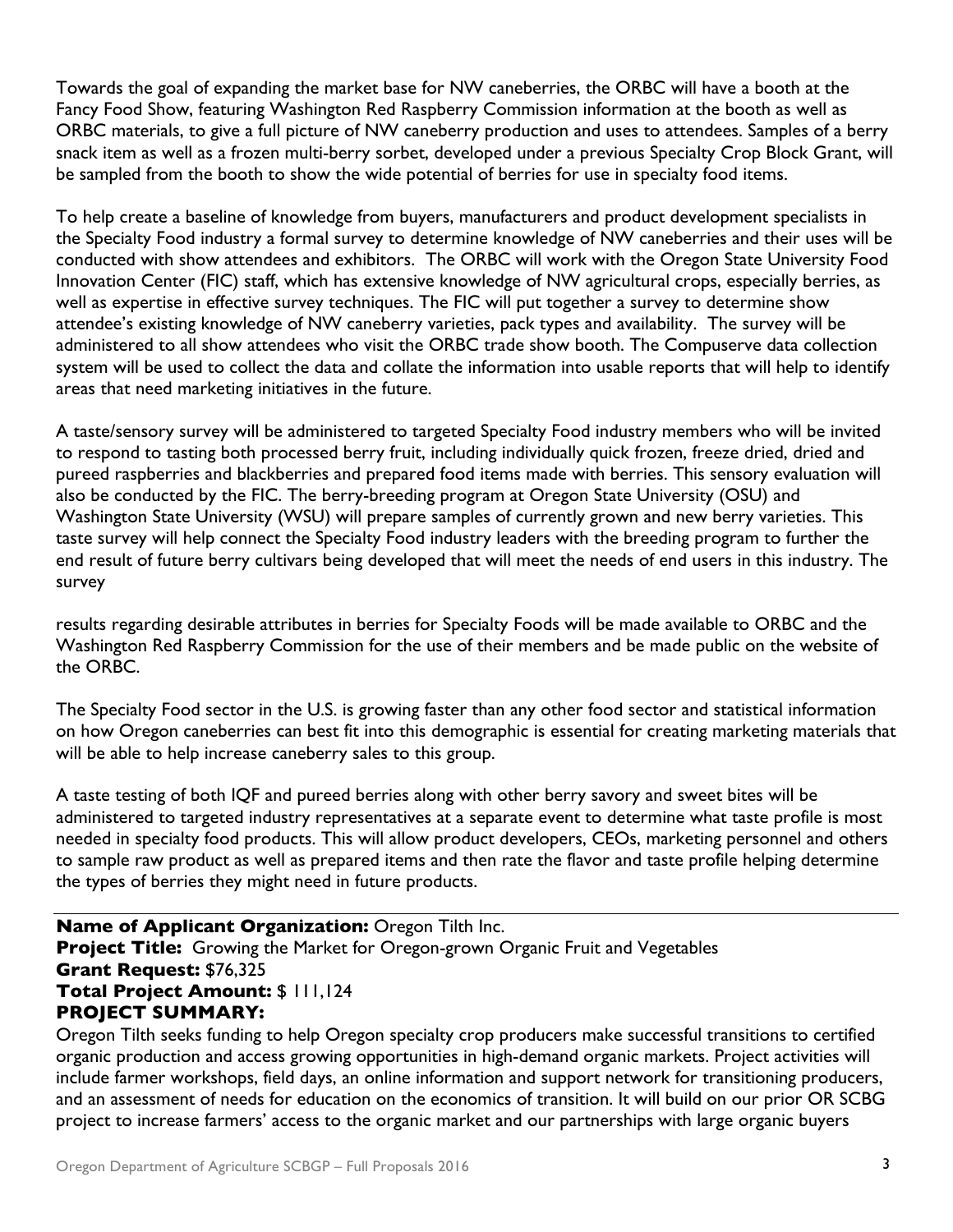seeking to meet current and projected supply chain needs. Participants will include diverse fruit and vegetable producers transitioning or considering transition, with targeted training and assistance for two specific groups: processed vegetable and cranberry growers. The project will help producers increase their ability to manage the production, financial, and marketing challenges associated with transition and operating successful organic specialty crop farms.

## **Name of Applicant Organization**: Oregon Wine Board **Project Title:** Institute of Masters of Wine tour of Oregon wine country **Grant Request:** \$89,220 **Total Project Amount:** \$ 151,293 **PROJECT SUMMARY:**

The Oregon Wine Board, which represents Oregon's \$3.35 billion wine industry, is seeking a 2016 Specialty Crop Block Grant to expand and deepen the relationship of the Oregon wine industry with members of the Institute of Masters of Wine. For sixty years the Institute of Masters of Wine has been promoting professional excellence and knowledge of the art, science and business of wine. The Institute's membership now spans 24 countries while its study, examination and events programs are conducted annually on a worldwide basis.

The top line goal of the tour is to sell more Oregon wine internationally and nationally by educating and evangelizing this important channel of elite wine influencers who play a vital role in recommending wine purchases to discerning consumers of premium wine. Oregon has not hosted a group of Masters of Wine since the mid-1990s. Masters of Wine are at the top of the wine influential pyramid. OWB believes Oregon is not only ready to host such an elite group of influencers, but to impress them with the state's wine story and breadth and depth of wine.

The specific projects that comprise the overall program include:

- Host 45 Masters of Wine for a four-day tour of Oregon wine country. The focus is on bringing international members to Oregon and is scheduled for May 3-6, 2017.
- Tell the story of Oregon wine through rich multi-media presentations and accompanying tastings and food pairings that will meet the expectations of the most knowledgeable group of wine experts in the world. Which will provide the Institute of Masters of Wine the ability to promote and educate consumers (non-wine experts) about Oregon wines and the potential for food pairings.
- Presenting Oregon wine with local specialty crops through educational and pairing focused 'Oregon Wine Crop Up Dinner events'.

**Name of Applicant Organization:** Oregon State University - Kaiser **Project Title:** Field evaluation of Biofilms that reduce water usage in fruit crops. **Grant Request:** \$146,404 **Total Project Amount:** \$ 292,808 **PROJECT SUMMARY**:

Dr. Clive Kaiser, Associate Professor in the Department of Horticulture and Dr. J. Mark Christensen, Professor in the College of Pharmacy at Oregon State University (OSU) will be evualating a food grade, edible biofilm that may be applied using water as a carrier to coat whole trees in the field. This biofilm will cover the leaves and fruit and will reduce the amount of water required to produce a crop. Many of the orchards and vineyards in the inland Pacific Northwest are grown under water limiting conditions. Indeed, parts of eastern Oregon only receive 8 inches of precipitation on average per year. Increased demand on water resources will continue to be a problem as human population grows and puts more demand on the resource. Environmental issues surrounding salmonoids will continue to mount as will the demand for more water to be left in the rivers for fish. Furthermore, if climate change continues to result in warmer growing conditions, increased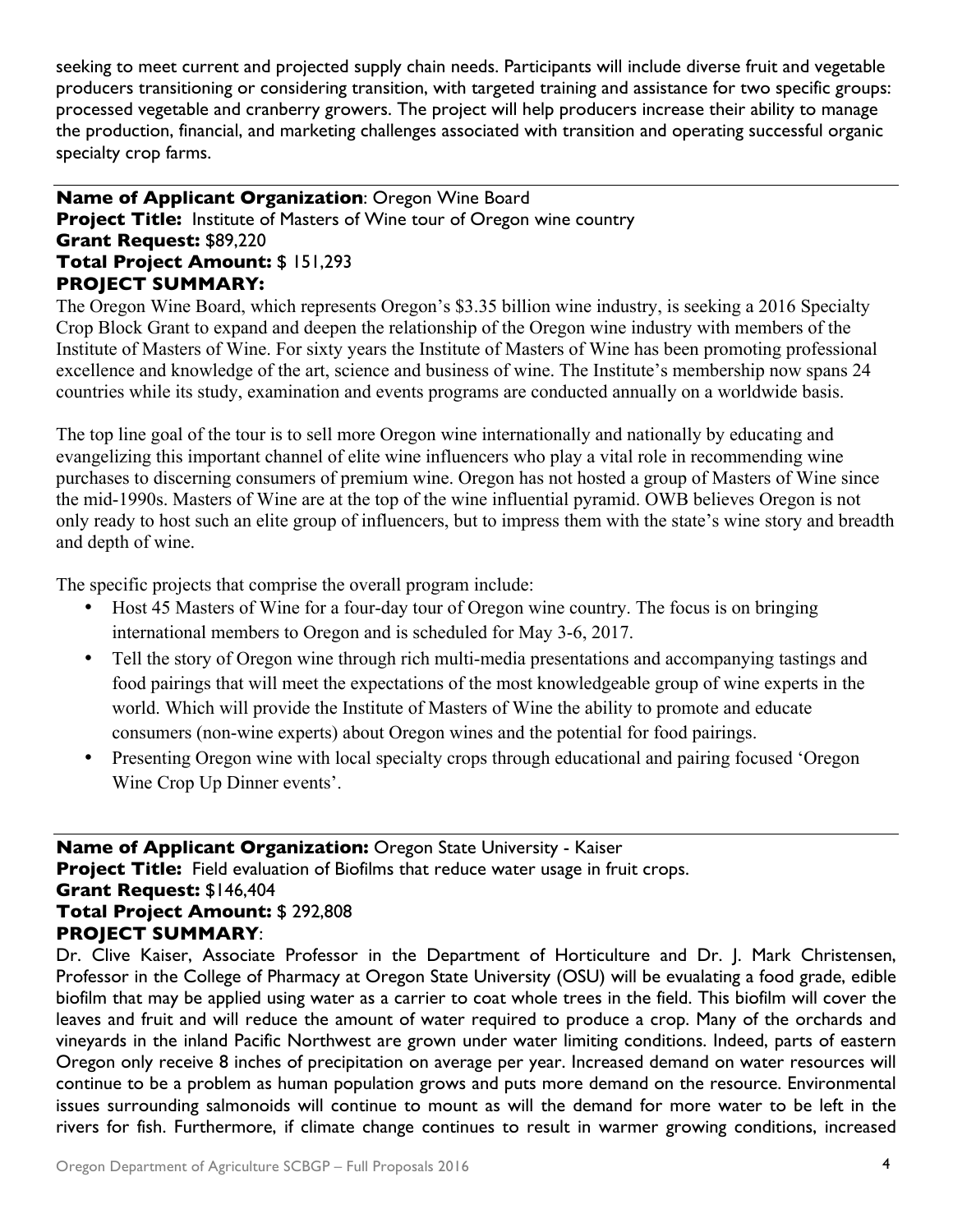water usage will become an even greater issue. The drought in neighboring California has resulted in entire orchards being abandoned and pushed out in many production areas west of the I5 corridor. A biofilm that reduces water consumption of fruit crops will be a game changer for agriculture in the modern era. A biofilm is currently being developed in the laboratory, and field tests on several different commercial fruit orchards in the field to determine the impact on transpiration, photosynthesis, yield and fruit quality. Water use studies will be evaluated for orchards treated with the biofilm using 100%, 75% and 50% of normal applications using soil water potential as a gauge of plant stress.

**Name of Applicant Organization:** Oregon State University North Willamette Research and Extension Center

**Project Title:** Developing Oregon's Christmas tree seed capacity to meet consumer demands. **Grant Request:** \$64,498

# **Total Project Amount:** \$ 130,809 **PROJECT SUMMARY:**

The Oregon State University Christmas Tree Extension program will take the lead in developing seed orchards to assist producers in maintaining national leadership in quality Christmas tree production. This continues the trend away from wild seed collection, to more consumer focused tree selection opportunities with improved post-harvest quality. In addition, new seed orchards will be based on newly tested varieties of Douglas-fir, noble fir, Turkish fir and Nordmann fir. Nordmann and Turkish fir are receiving increased consumer interst and now are the third most commonly planted Christmas tree species. These new species offer growers opportunity to plant trees requiring fewer pesticides for insect and disease control and provide consumers with a quality post-harvest product, assuming tested seed sources are utilized.

The project will provide interested producers with the opportunity to establish seed orchards with the latest tested selections. During the project, seed sharing arrangements will be developed to provide incentive for individual producers as well as industry wide seed availability via sharing arrangements with the Pacific Northwest Christmas Tree Association.

# **Name of Applicant Organization:** Oregon State University

**Project Title:** Microbiological quality of agricultural water on Oregon's vegetable and berry farms **Grant Request:** \$169,922

#### **Total Project Amount:** \$248,374 **PROJECT SUMMARY:**

Oregon State University's Food Safety Systems (Dr. Joy Waite-Cusic) and Center for Small Farms (Dr. Lauren Gwin) will partner with Oregon's vegetable and berry growers to characterize agricultural water sources used on Oregon specialty crop farms. This project will involve several types of data collection and analysis at multiple scales in hopes of categorizing water sources and use by likelihood of compliance with the water standards of the Produce Rule. Extensive water sampling and microbiological analysis in the 2016-2017 harvest years on 3-6 vegetable and berry farms using shared water sources. Outcomes from this study will aid a variety of Oregon's specialty crop industries in water testing strategies and assist in compliance with agricultural water quality standards associated with FSMA's Produce Rule. To complete this project, OSU will partner with multiple growers throughout Oregon to conduct extensive water quality evaluations that will support increase understanding of microbiological distribution by water source and throughout farm systems. This information will support training activities to assist growers with testing and mitigation strategies to improve the compliance and safety of Oregon's agricultural products.

**Name of Applicant Organization:** Pear Bureau Northwest **Project Title:** World-wide Pear Month Health and Nutrition Promotion **Grant Request:** \$140,000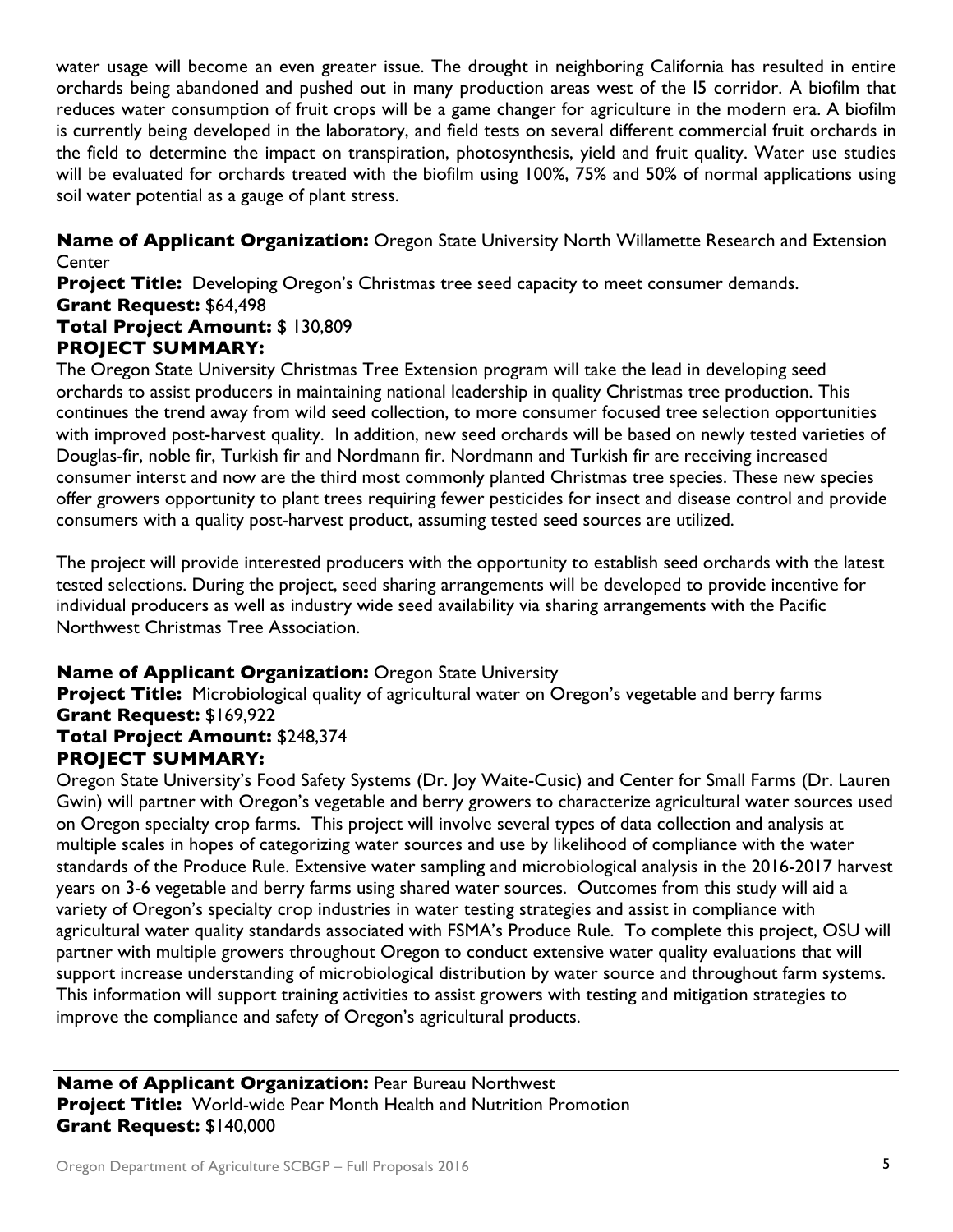## **Total Project Amount:** \$190,075 **PROJECT SUMMARY:**

Pear Bureau Northwest will seek to increase consumption of USA Pears / NW Pears through a global health and nutrition promotion / consumer outreach campaign that will announce and celebrate the specific health benefits of pears in the US, Mexico, Canada, India and the UAE, markets with the highest USA Pear consumption and receptiveness to health and nutrition education. The consumer outreach campaign will include a series of spokesperson media events, consumer outreach events, and retailer supermarket dietician education sessions. The Pear Bureau will launch the health and nutritional outreach under the celebration of the USDA's proclamation of National Pear Month in December 2017 with the introduction of a celebrity spokesperson to garner added credibility and reach. The USA Pear month will help attract the initial wave of media coverage and start the roll-out of consumer outreach events in the US and the export markets.

The campaign will be supported by social media outreach in all five targeted markets and consumer leaflets and recipes will be distributed during the consumer events. An education outreach campaign will be developed for supermarket dieticians to conduct their own promotions and consumer events.

The health outreach promotion will generate an estimated \$500,000 in earned media coverage in the US, Canada, Mexico, India and the UAE. The Pear Bureau expects it to be an important trending topic on social media during the promotion. Sales in participating stores in the export market outreach events will increase an estimated 50% over pre-promotional periods, while the increase in sales in domestic outlets is estimated at 20%. International contractors and supermarket dieticians will conduct 80 retail outreach events with their customers with the materials and information provided by the Pear Bureau. The total promotion should impact over 11,000 consumers directly and 50 million impressions with media coverage and social media reach. Additionally, a total of 40,000 health brochures will be distributed throughout the season to consumers in target markets.

**Name of Applicant Organization:** Oregon Department of Ag – Market Access Certification - Domestic

**Project Title:** Oregon Growing regions educational access and awareness program **Grant Request:** \$94,674 **Total Project Amount:** \$165,060

# **PROJECT SUMMARY:**

The Oregon Department of Agriculture (ODA) will build a digital educational platform that will generate awareness of specialty crops and the regions that they are grown and processed in the state of Oregon. The project will produce educational video materials designed to enlighten buyers and consumers about the diversity of Oregon specialty crops and the unique growing regions. The ODA will initiate outreach in each of the eight growing regions to identify the specialty crops that will be featured and work with a contractor to produce and film educational video vignettes for each individual region, featuring the specific specialty crops grown there. In addition, ODA will produce and film educational video vignettes that are designed to demonstrate how to prepare these specialty crop products in the kitchen. The goal is that the combination of informative regional marketing videos and hands on culinary videos will educate and inspire consumers to purchase and prepare theses products, thereby enhancing the competiveness of Oregon specialty crops. In conjunction with current ODA digital marketing efforts this project will provide outreach tools for our specialty crop producers, processors and industry groups for their specific market and promotional needs.

**Name of Applicant Organization:** Oregon Department of Ag – Plant Programs - IPPM **Project Title:** The Oregon Bee Project: Knowledge, Education, Promotion **Grant Request:** \$89,791 **Total Project Amount:** \$179,582 **PROJECT SUMMARY:**